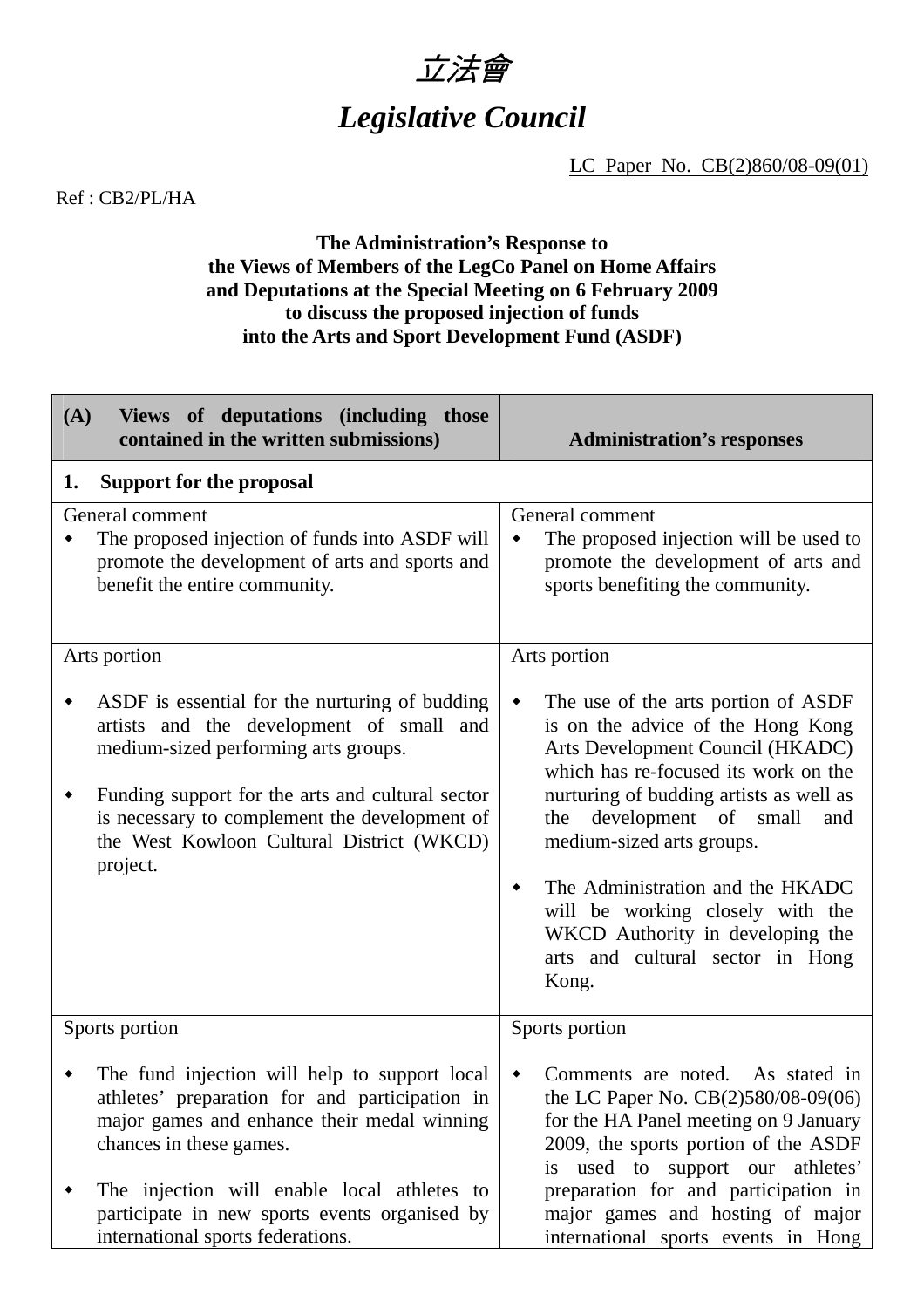|    | ASDF will enable Hong Kong to become a                                                                                                                                                   |                 | Kong.                                                                                                                                                                                                                                                                                                                                                                                                                                                                                                                                                                                                                                                                                                                                      |
|----|------------------------------------------------------------------------------------------------------------------------------------------------------------------------------------------|-----------------|--------------------------------------------------------------------------------------------------------------------------------------------------------------------------------------------------------------------------------------------------------------------------------------------------------------------------------------------------------------------------------------------------------------------------------------------------------------------------------------------------------------------------------------------------------------------------------------------------------------------------------------------------------------------------------------------------------------------------------------------|
|    | leading location for international sports events.                                                                                                                                        | ٠               | The fund injection will be mainly used<br>for local athletes' intensive preparation<br>for and participation in upcoming<br>major<br><i>(including)</i><br>games<br>the<br>Guangzhou 2010 Asian Games and the<br>London 2012 Olympic and Paralympic<br>Games) and other new games, such as<br>the Asian Beach Games, the Asian<br>Youth Games, the Youth Olympic<br>Games, etc.                                                                                                                                                                                                                                                                                                                                                            |
| 2. | <b>Funding allocation and application procedures</b>                                                                                                                                     |                 |                                                                                                                                                                                                                                                                                                                                                                                                                                                                                                                                                                                                                                                                                                                                            |
|    | General comment                                                                                                                                                                          |                 | General comment                                                                                                                                                                                                                                                                                                                                                                                                                                                                                                                                                                                                                                                                                                                            |
|    | Funding support should be continual to enable<br>sustainable development of arts and sports in<br>Hong Kong.                                                                             | ٠               | The Administration is committed to<br>continuous funding support for arts<br>and sports.                                                                                                                                                                                                                                                                                                                                                                                                                                                                                                                                                                                                                                                   |
| ٠  | There should be a balanced allocation of funds<br>between the arts portion and the sports portion<br>of ASDF. The arts portion should receive the<br>same funding as the sports portion. | $\blacklozenge$ | We take note of deputations' views in<br>this respect. We shall keep in view<br>the spending pattern and consider the<br>need to seek additional resources<br>where justified.                                                                                                                                                                                                                                                                                                                                                                                                                                                                                                                                                             |
| ٠  | Measures should be taken to enhance the<br>transparency of the selection procedure for<br>ASDF projects.                                                                                 | $\blacklozenge$ | Insofar as the arts portion of the<br>ASDF is concerned, funding use is on<br>the recommendation of the HKADC.<br>The HKADC openly invites and<br>accepts applications to undertake its<br>commissioned projects, including<br>those funded by ASDF. Information<br>on the selection procedures and<br>criteria are publicly available during<br>application time. The HKADC also<br>considers ad hoc proposals from the<br>arts community and also proposals<br>channeled through the HKADC art<br>form panels.<br>For the sports portion of the ASDF,<br>most of the projects supported relate<br>international major sports events,<br>to<br>which are well justified in accordance<br>with the established international<br>standards. |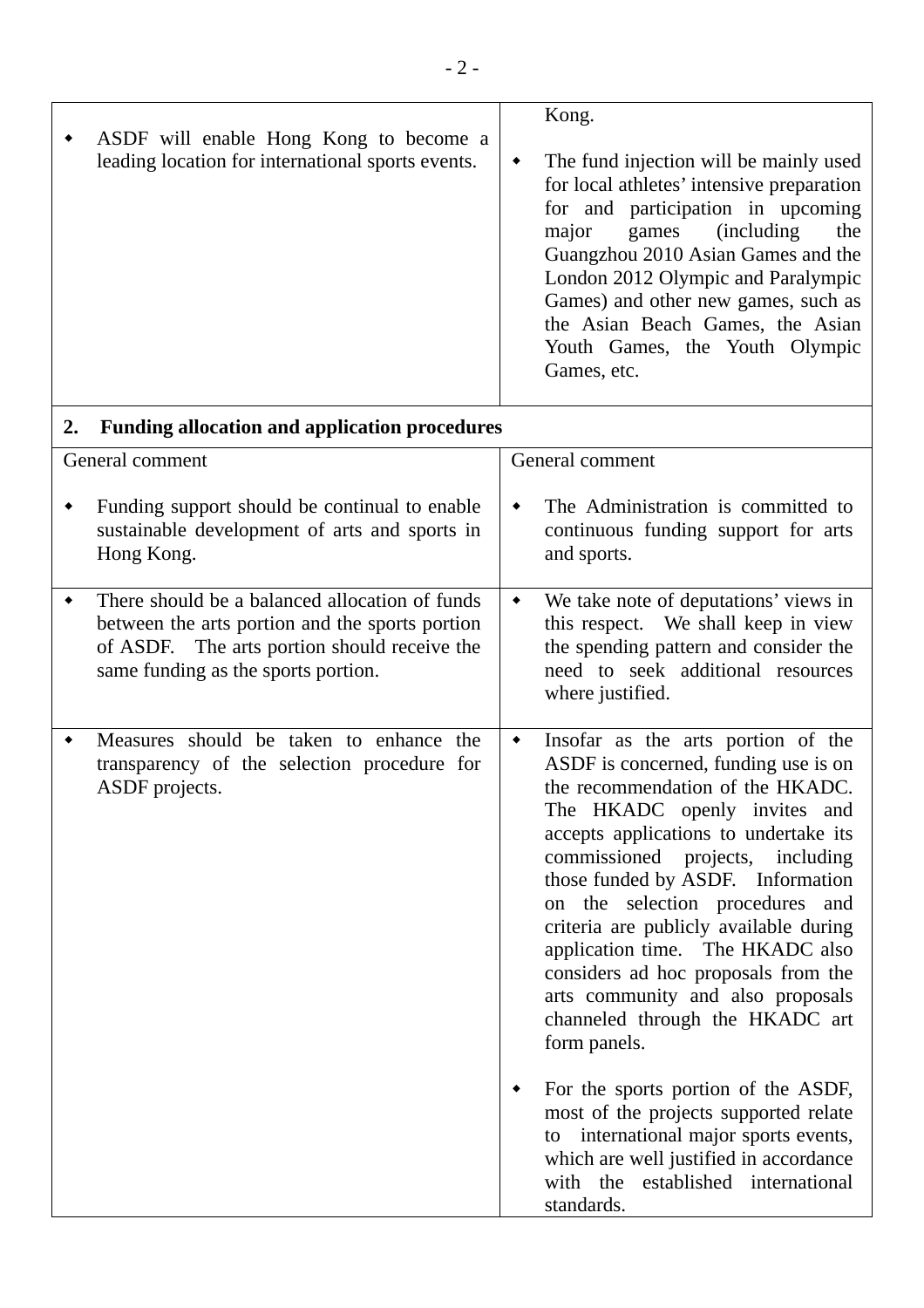| Arts portion                                                                                                                                                                                                                                                                                                                                                                                          | Arts portion                                                                                                                                                                                                                                                                                                                                                |
|-------------------------------------------------------------------------------------------------------------------------------------------------------------------------------------------------------------------------------------------------------------------------------------------------------------------------------------------------------------------------------------------------------|-------------------------------------------------------------------------------------------------------------------------------------------------------------------------------------------------------------------------------------------------------------------------------------------------------------------------------------------------------------|
| Funding for the arts portion is insufficient,<br>particularly for the support of small and<br>medium-sized arts groups.                                                                                                                                                                                                                                                                               | We take note of deputations' views.<br>٠                                                                                                                                                                                                                                                                                                                    |
| The existing application procedures for ASDF<br>٠<br>should be reviewed to allow more flexibility<br>for the arts groups, e.g. funding application<br>should be allowed throughout the year.                                                                                                                                                                                                          | Funding use of the arts portion of<br>$\blacklozenge$<br>ASDF is on the recommendation of<br>HKADC.<br>We<br>consider<br>the<br><b>HKADC</b><br>recommendations<br>from<br>throughout the year.<br>the<br>At<br>HKADC level, there is also<br>no<br>prescribed application deadline for<br>ASDF.                                                            |
| There should be fair distribution of funds<br>different<br>and<br>cultural<br>arts<br>among<br>disciplines/categories.<br>from<br>Apart<br>performing arts, the Administration should take<br>heed of the needs of other forms of arts, such<br>as visual arts, dance arts, calligraphy and<br>seal-carving, literary arts, children literature<br>and arts research etc. in its allocation of funds. | There is no pre-set distribution of<br>$\blacklozenge$<br>among the different<br>funds<br>arts<br>disciplines or categories for the arts<br>portion of ASDF.<br>ASDF<br>has<br>supported a wide variety of projects<br>including<br>visual<br>arts,<br>dance,<br>calligraphy and seal-carving, literary<br>arts, arts education and research.               |
| Details relating to funding allocation for<br>different categories of arts/projects should be<br>made open and accessible to the public. The<br>Administration might consider publishing an<br>annual report in this regard.                                                                                                                                                                          | We take note of deputations' views on<br>$\blacklozenge$<br>making available to the public the<br>funding details of different categories<br>of arts projects. The Home Affairs<br>Bureau will work with the HKADC<br>and the Leisure and Cultural Services<br>(LCSD)<br>Department<br>such<br>on<br>presentation on the website of the<br>Bureau annually. |
| Funding allocation for Cantonese<br>opera<br>troupes should be assessed basing on the needs<br>of individual groups and their professional<br>standard, and more resources should be<br>dedicated for the sustainable development of<br>this local culture in view of its high production<br>costs.                                                                                                   | The Cantonese Opera Development<br>٠<br>Fund under the purview of the Home<br>Affairs Bureau has been supporting<br>performances of new talents and<br>encouraging more master artists to<br>perform with new talents to raise<br>their artistic standards. So far, about<br>150 performance projects of this<br>nature have been supported.                |
| Arts groups formed by persons with disability<br>(PWDs) share the vision of ASDF in<br>encouraging arts education and community<br>participation and should not be marginalized.<br>The sustainability of funding support is                                                                                                                                                                          | Administration<br>The<br>been<br>has<br>٠<br>supporting<br>the<br>development<br>of<br>The<br>inclusive<br>arts for PWDs.<br><b>HKADC</b><br>has<br>always considered<br>applications from disabled groups                                                                                                                                                  |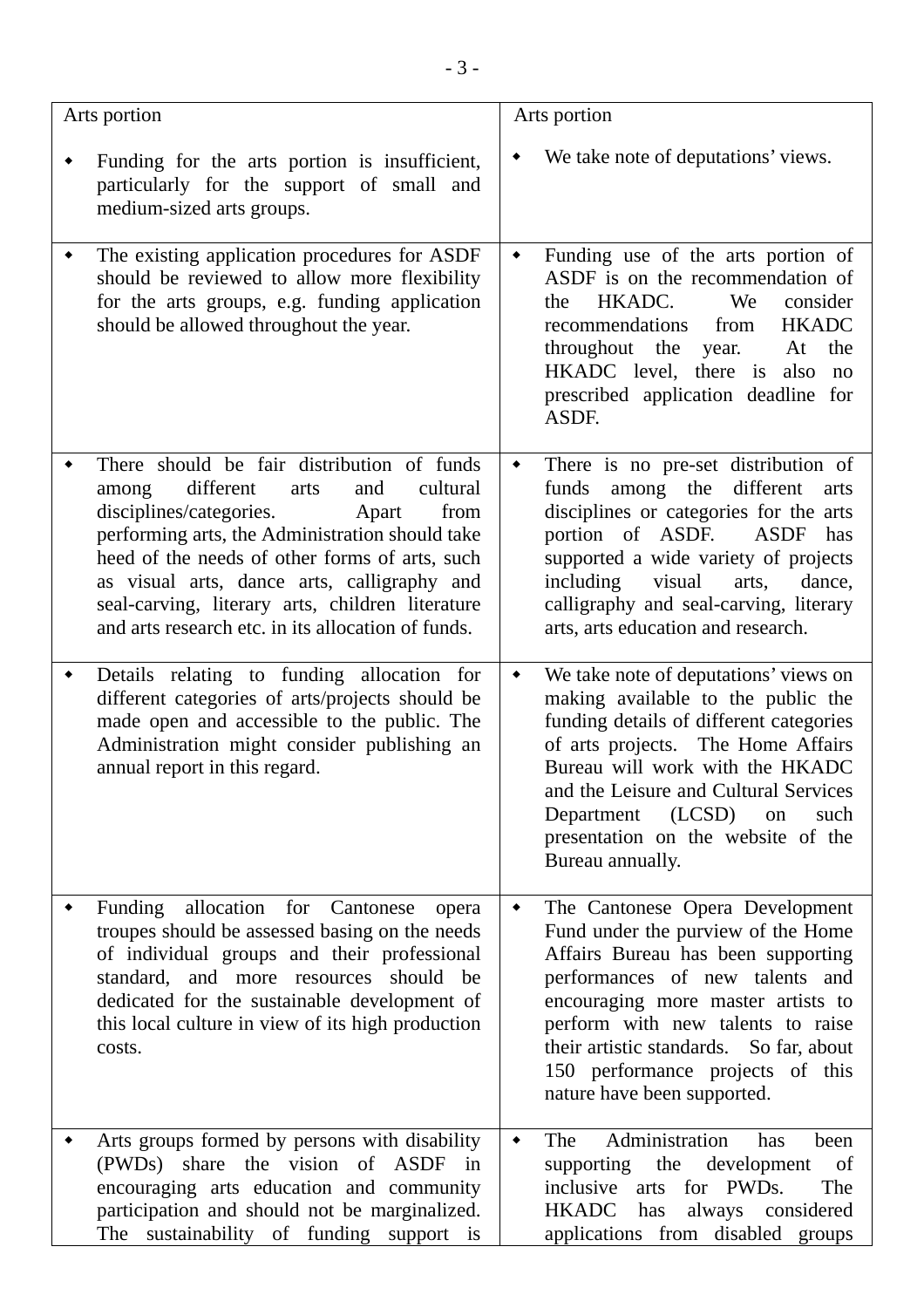| required to promote the development of<br>inclusive arts for PWDs.                                                                                                                                                              |                 | under all its funding schemes. In<br>2008-09, the Arts for the Disabled<br>Association has successfully obtained<br>HKADC support for three projects.<br>In future, the HKADC will continue<br>its current policy to support quality<br>inclusive arts projects. LCSD also<br>processes applications on the basis of<br>artistic merit. For example, LCSD<br>has collaborated with the Arts with<br>the Disabled Association Hong Kong<br>in the "Dancing Sketch" project<br>the Community Cultural<br>under<br>Ambassador Scheme and the "Park<br>Art" programme<br>in the<br>and<br>International Arts Carnival in 2008.                                                                                                                                                                                                                                            |
|---------------------------------------------------------------------------------------------------------------------------------------------------------------------------------------------------------------------------------|-----------------|-----------------------------------------------------------------------------------------------------------------------------------------------------------------------------------------------------------------------------------------------------------------------------------------------------------------------------------------------------------------------------------------------------------------------------------------------------------------------------------------------------------------------------------------------------------------------------------------------------------------------------------------------------------------------------------------------------------------------------------------------------------------------------------------------------------------------------------------------------------------------|
| Long-term subvention should not be the<br>privilege of the major performing arts groups.<br>It should be made available to other small and<br>medium-sized arts groups, such as the visual<br>arts and opera performance groups | ٠               | The Home Affairs Bureau will be<br>the<br>finalizing<br>selection<br>and<br>appointment<br>procedures<br>for<br><sub>a</sub><br>consultancy study to develop a new<br>funding mechanism for the major<br>performing arts groups and related<br>matters. The study will also make<br>recommendations on funding for the<br>non-major<br>and<br>groups<br>complementary measures to support<br>the non-subvented groups to ensure<br>availability of an effective<br>the<br>progression ladder for the non-majors<br>as well as a vibrant performing arts<br>The need for setting up<br>scene.<br>flagship companies for different<br>artforms, including Cantonese opera,<br>will be considered.<br>The Home<br>Affairs Bureau has taken note of<br>deputations' views to provide long-<br>term subvention to the visual arts and<br>will consider the matter further. |
| It is uncertain if ASDF will cover projects for<br>promoting arts-related activities organized by<br>social/family<br>service organizations<br>for<br>disadvantaged groups in the society.                                      | $\blacklozenge$ | The HKADC will continue to apply<br>for ASDF funding<br>to<br>support<br>worthwhile arts projects. This will<br>include<br>worthwhile proposals<br>local<br>initiated by registered<br>organizations.<br>Social/<br>family<br>organizations<br>service<br>for<br>disadvantaged groups in the society<br>can always initiate arts<br>related                                                                                                                                                                                                                                                                                                                                                                                                                                                                                                                           |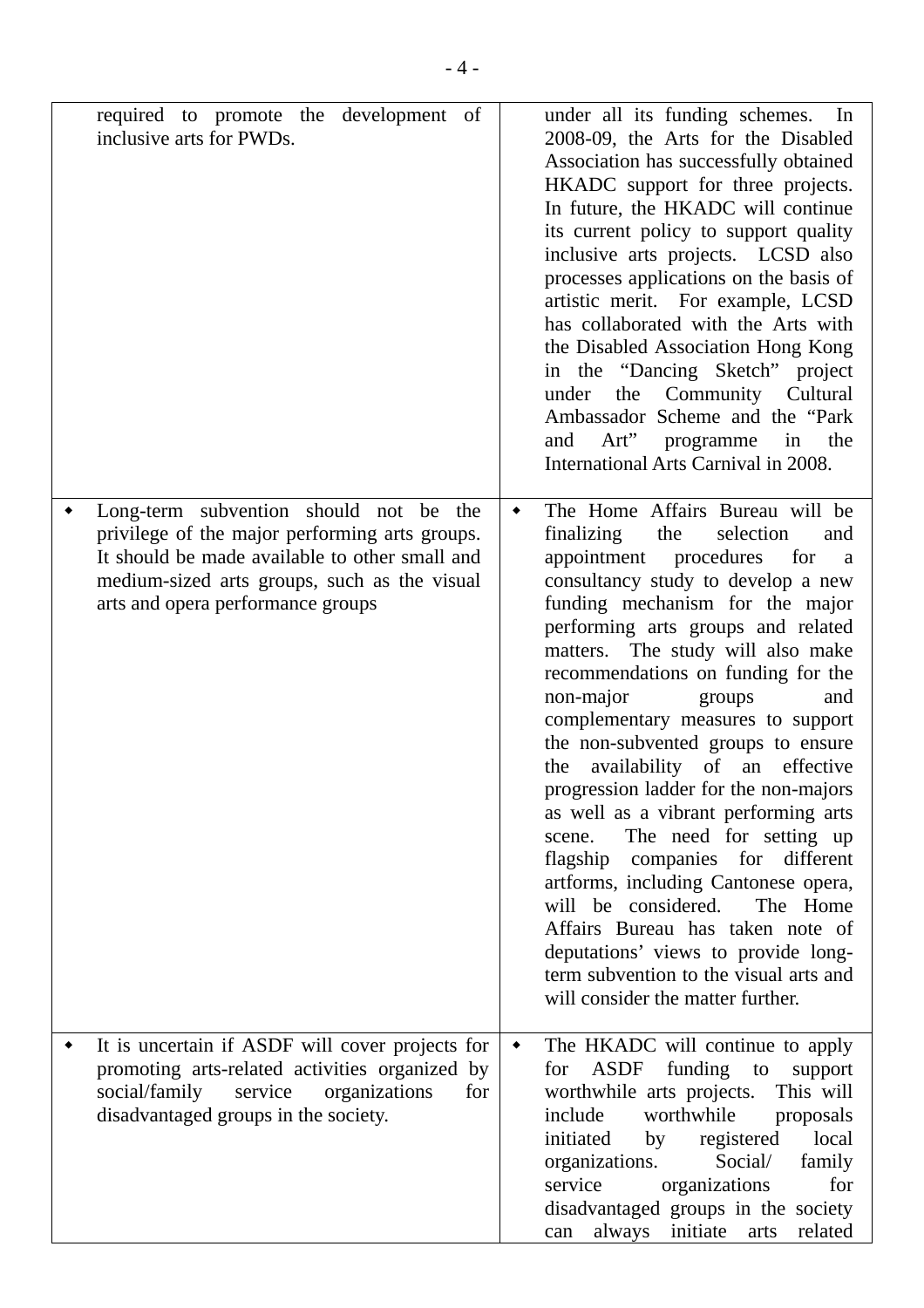|    |                                                                                                                                                                             | activities<br>for<br>HKADC's<br>consideration.                                                                                                                                                                                                                                 |
|----|-----------------------------------------------------------------------------------------------------------------------------------------------------------------------------|--------------------------------------------------------------------------------------------------------------------------------------------------------------------------------------------------------------------------------------------------------------------------------|
|    | Sports portion                                                                                                                                                              | Sports portion                                                                                                                                                                                                                                                                 |
|    | Support for physically disabled athletes should<br>be provided on a sustainable basis for the<br>long-term development of the relevant sports.                              | The Hong Kong Sports Institute<br>٠<br>(HKSI) is responsible for the regular<br>training and long-term development<br>of elite athletes, including elite<br>athletes with disabilities.                                                                                        |
|    | More financial support is needed for athlete<br>representatives competing overseas, many of<br>whom are participating in international events<br>on a self-financing basis. | athletes'<br>As<br>stated<br>above,<br>٠<br>participation in most of the major<br>international games is funded by the<br>sports portion of the ASDF.<br>For other competitions that the<br>٠<br>National Sports Associations (NSAs)<br>would like to send athletes to attend, |
|    |                                                                                                                                                                             | the NSAs can solicit sponsorship<br>from the private sector, or make use<br>of their recurrent subventions from<br>the LCSD.                                                                                                                                                   |
| 3. | <b>Venue provision</b>                                                                                                                                                      |                                                                                                                                                                                                                                                                                |
| ٠  | There is a shortage of performing venues for<br>small and medium sized arts troupes.                                                                                        | In view of the shortage of suitable<br>$\blacklozenge$<br>for<br>the<br>small<br>and<br>venues                                                                                                                                                                                 |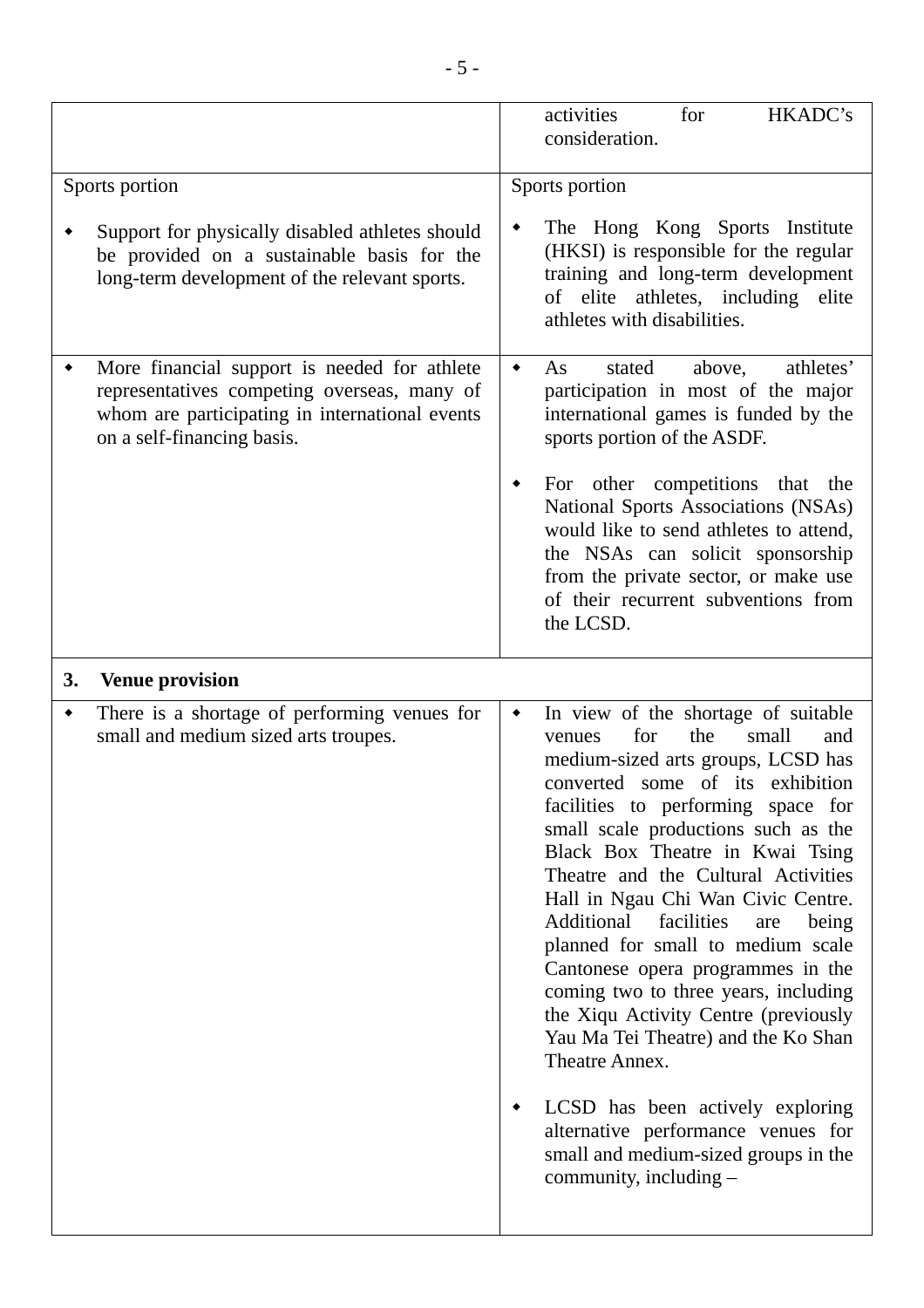|                                                                                                                                                                          | - Cultural facilities at universities                                                                                                                                                                                                                                                                                                                                                              |
|--------------------------------------------------------------------------------------------------------------------------------------------------------------------------|----------------------------------------------------------------------------------------------------------------------------------------------------------------------------------------------------------------------------------------------------------------------------------------------------------------------------------------------------------------------------------------------------|
|                                                                                                                                                                          | - HKICC Lee Shau Kee School of<br>Creativity                                                                                                                                                                                                                                                                                                                                                       |
|                                                                                                                                                                          | - Jockey Club Creative Arts Centre                                                                                                                                                                                                                                                                                                                                                                 |
|                                                                                                                                                                          | - Cattle Depot                                                                                                                                                                                                                                                                                                                                                                                     |
|                                                                                                                                                                          | - Nan Lian Garden; and                                                                                                                                                                                                                                                                                                                                                                             |
|                                                                                                                                                                          | - Community halls                                                                                                                                                                                                                                                                                                                                                                                  |
|                                                                                                                                                                          | The HKADC has recently initiated,<br>with the sponsorship of the HK<br>Jockey Club Charities Trust, a venue<br>subsidy scheme to help the small and<br>medium-sized groups to make use of<br>the blackbox theatre at the JCCAC.                                                                                                                                                                    |
| Venue/exhibition hall should be provided (such<br>as in WKCD) specifically for the display of<br>Chinese calligraphy and seal-carving and for<br>arts education purpose. | The exhibition facilities of LCSD<br>٠<br>venues are open for all types of visual<br>exhibitions,<br>from<br>ranging<br>arts<br>Chinese and western painting and<br>calligraphy, sculpture and ceramic<br>exhibitions.                                                                                                                                                                             |
|                                                                                                                                                                          | Contemporary calligraphy and seal<br>carving can be broadly categorized<br>under ink art. They belong to art<br>forms currently under the scope of<br>the Hong Kong Museum of Art and<br>the Hong Kong Heritage Museum.<br>Works under both art forms will be<br>considered for display at the two<br>museums when suitable themes and<br>sources are identified.                                  |
|                                                                                                                                                                          | In the context of the West Kowloon<br>Cultural District (WKCD), the<br>Consultative Committee on the Core<br>Arts and Cultural Facilities of the<br>WKCD (CC) has recommended the<br>provision of 15 performing arts<br>venues of different types and sizes in<br>the WKCD, including two<br>medium-sized theatres (with<br>maximum seating capacity of 800<br>each) and 4 blackbox theatres (with |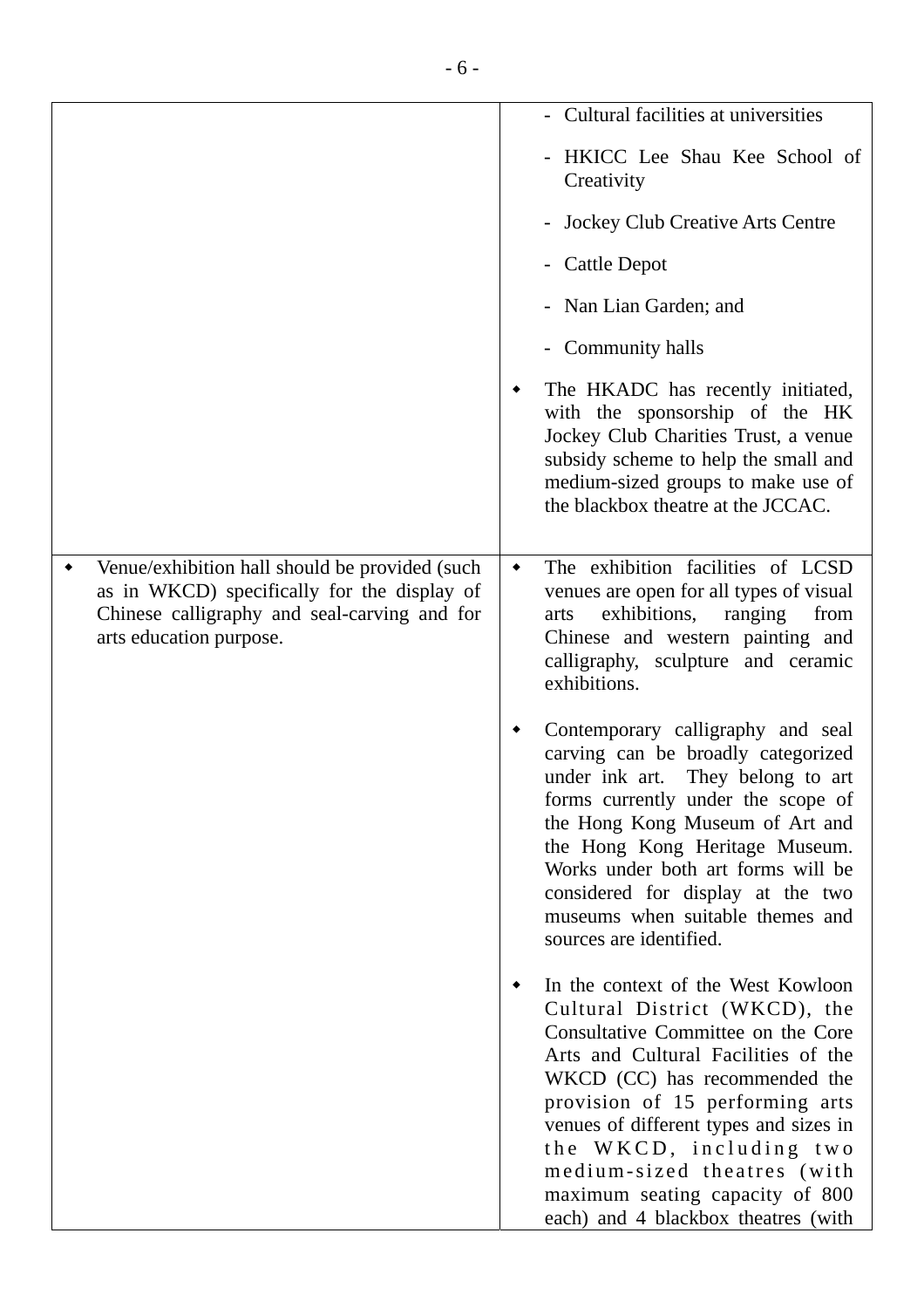|                                                                                                           | maximum seating capacity of 200<br>each) in Phase I which are suitable<br>for local productions, experimental<br>drama and productions of budding<br>The WKCD Authority will<br>artists.<br>these<br>take<br>into<br>account<br>recommendations when preparing the<br>Development Plan for the WKCD.                                                                                                                                                                                                                                                                                                                                                                                                                                                                |
|-----------------------------------------------------------------------------------------------------------|---------------------------------------------------------------------------------------------------------------------------------------------------------------------------------------------------------------------------------------------------------------------------------------------------------------------------------------------------------------------------------------------------------------------------------------------------------------------------------------------------------------------------------------------------------------------------------------------------------------------------------------------------------------------------------------------------------------------------------------------------------------------|
|                                                                                                           | The CC has also recommended the<br>provision in WKCD a new and<br>forward-looking cultural institution<br>with museum functions entitled "M+"<br>focusing on 20th and 21st century<br>visual culture with four<br>broad<br>groupings - Design, Popular Culture,<br>Moving Image and Visual Art<br>(including ink art). The CC has also<br>recommended that an Exhibition<br>Centre with focus on the arts, culture,<br>creative<br>industries<br>and<br>WKCD-related activities be built in<br>the WKCD.<br>The CC has also<br>recommended that space be provided<br>in the WKCD for arts education<br>The WKCD Authority will<br>venues.<br>take<br>these<br>into<br>account<br>recommendations when preparing the<br>Development Plan for the WKCD.               |
| The Cantonese Opera sector is in need of a<br>permanent venue to facilitate its long-term<br>development. | The Government has planned to<br>$\blacklozenge$<br>provide new venues of different<br>scales in the next few years for the<br>Cantonese Opera sector. The Xiqu<br>Centre to be built at WKCD will<br>comprise a large-scale<br>theater<br>$(1,200 - 1,400 \text{ seats})$ , a small-sized<br>theatre of about 400 seats, and other<br>practising and supporting facilities.<br>Meanwhile, the existing Ko Shan<br>Theatre with 1,031 seats is providing<br>priority use by Cantonese Opera<br>troupes, a new annex comprising a<br>medium-sized theatre of about 600<br>seats, large-scale rehearsal rooms,<br>audio-recording studios and other<br>facilities will be constructed.<br>The<br>Xiqu Activity Centre (previously Yau<br>Ma Tei Theatre and Red Brick |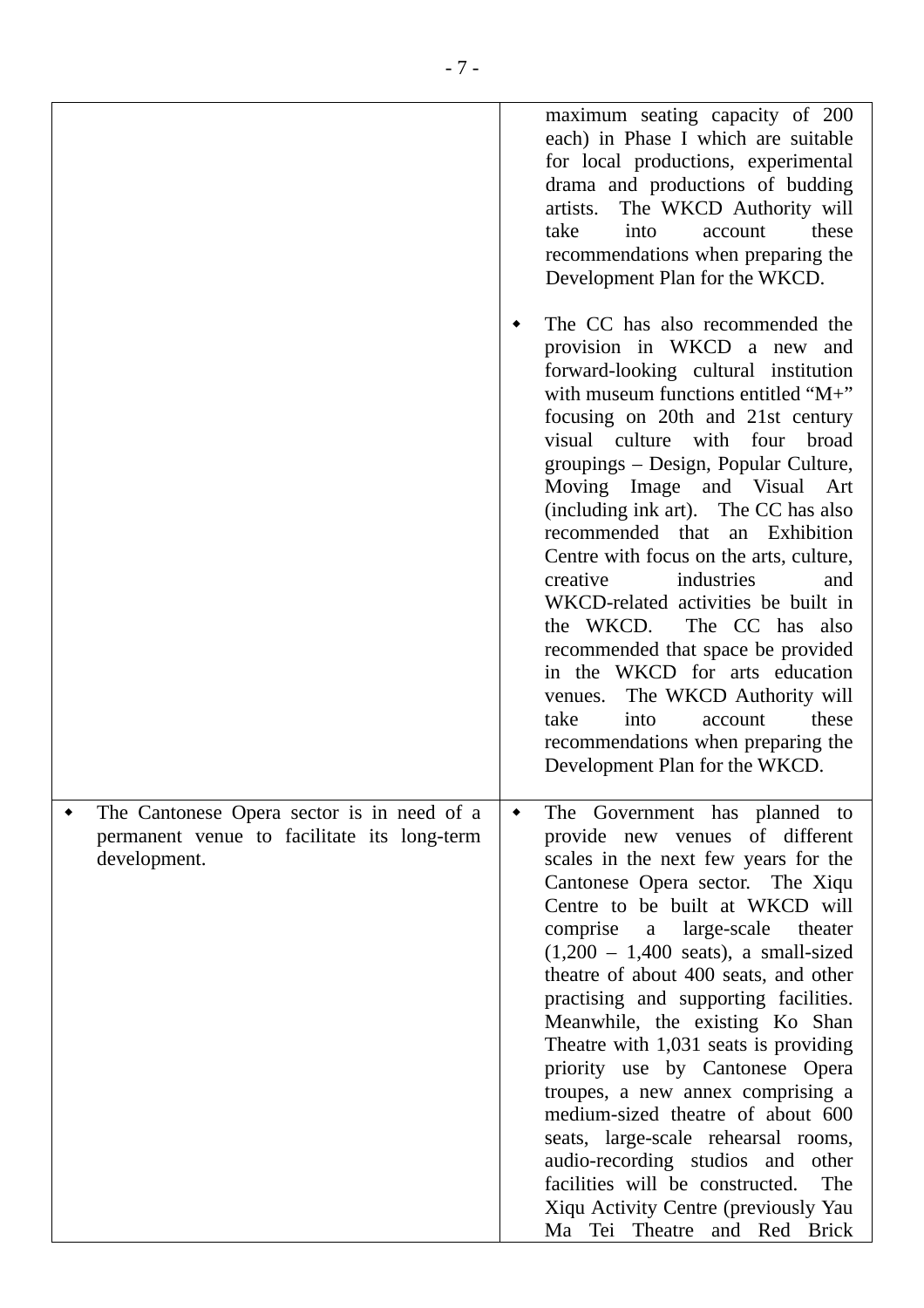|    | Permanent venues (such as basketball court of<br>international standard) should be provided for<br>members<br>by<br>of<br>National<br><b>Sports</b><br>use<br>Associations (NSAs) as a base for their<br>development.                                         | ٠ | Building) will house a small theatre<br>of about 300 seats multi-function<br>rooms and other facilities.<br>NSAs are given priority in booking<br>LCSD venues. We will encourage<br>NSAs to cooperate with the District<br>Sports Associations (DSAs) to<br>develop their sports in the respective |
|----|---------------------------------------------------------------------------------------------------------------------------------------------------------------------------------------------------------------------------------------------------------------|---|----------------------------------------------------------------------------------------------------------------------------------------------------------------------------------------------------------------------------------------------------------------------------------------------------|
|    |                                                                                                                                                                                                                                                               |   | districts under a "Selected Sports in<br>Selected Districts" programme.                                                                                                                                                                                                                            |
| 4. | Promotion / development of arts and sports                                                                                                                                                                                                                    |   |                                                                                                                                                                                                                                                                                                    |
|    | Initiatives are needed to encourage the<br>participation of the Hong Kong community in<br>and cultural activities, e.g. through<br>arts<br>providing complimentary or concessionary<br>tickets for families and students to take part in<br>these activities. | ٠ | For programmes presented by LCSD,<br>concessionary tickets have already<br>been offered to students. For family<br>programmes, such as those offered in<br>the International Arts Carnival,<br>special discounts are also offered to<br>family members.                                            |
|    |                                                                                                                                                                                                                                                               |   | At the school level, every year, a<br>large number of students participate<br>in arts and culture related activities<br>organized and supported by the<br>Education Bureau (EBD).                                                                                                                  |
|    |                                                                                                                                                                                                                                                               |   | To further promote culture and the<br>arts. "Creative Arts Education" has<br>been introduced as a priority theme<br>for the Quality Education Fund<br>application.                                                                                                                                 |
|    |                                                                                                                                                                                                                                                               |   | The Pilot Scheme on Experiencing<br>for Senior<br>Arts<br>Secondary<br>the<br>Students (introduced in 2008-09),<br>organized by LCSD and supported by<br>EDB, offers 12 in-depth arts learning<br>programmes for students charging a<br>minimal admission fee.                                     |
|    |                                                                                                                                                                                                                                                               |   | "Jockey Club<br>The<br>Life-wide<br>Fund"<br>Learning<br>and<br>the<br>"School-based After-school Learning<br>and Support Programmes" provide<br>schools with extra resources to<br>support needy students to participate<br>in life-wide learning programmes and                                  |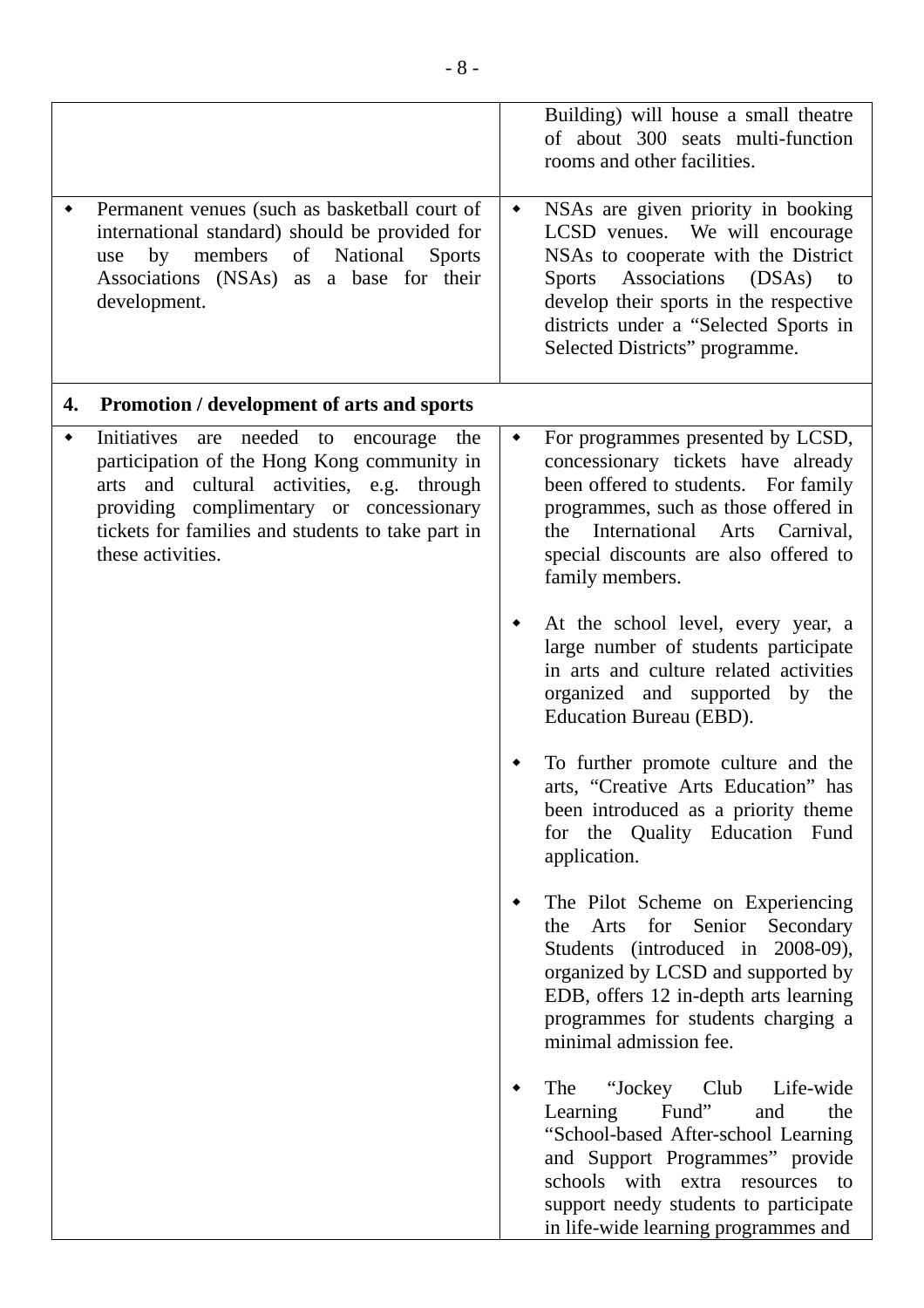|                                                                                                                                     | broaden their learning experiences<br>outside the classroom.                                                                                                                                                                                                                                                                                                                                                                                                                                                                                                                                                                           |
|-------------------------------------------------------------------------------------------------------------------------------------|----------------------------------------------------------------------------------------------------------------------------------------------------------------------------------------------------------------------------------------------------------------------------------------------------------------------------------------------------------------------------------------------------------------------------------------------------------------------------------------------------------------------------------------------------------------------------------------------------------------------------------------|
|                                                                                                                                     | Arts education is one of the eight Key<br>Learning Areas (KLAs) and the<br>learning of the<br>arts<br>through<br>appreciation, creation and performing<br>is strongly advocated.                                                                                                                                                                                                                                                                                                                                                                                                                                                       |
|                                                                                                                                     | At the basic education level, most<br>schools offer Music and Visual Arts<br>for the students with the aim to help<br>understand<br>and<br>them<br>respect<br>diversified cultures. There are many<br>schools that also offer arts learning<br>experience in other art forms such as<br>drama, dance and media art.                                                                                                                                                                                                                                                                                                                    |
|                                                                                                                                     | The New Senior Secondary School<br>Curriculum, to be implemented in<br>September<br>2009, will provide<br>students with a variety of pathways to<br>The<br>continue to learn the arts.<br>provision of "Aesthetic<br>Development" allows each senior<br>secondary student to continue his<br>pursuit in the arts throughout the<br>three years of senior secondary<br>schooling. Schools can offer Music<br>and Visual Arts as well as arts-related<br>Applied Learning courses as elective<br>Students may also select<br>subjects.<br>'Arts'<br>the<br>theme<br>for<br>as<br>the<br>Independent Enquiry Study in Liberal<br>Studies. |
| More training is needed in arts management<br>and more research should be conducted on the<br>social impacts and functions of arts. | The Home Affairs Bureau recognizes<br>٠<br>need<br>strengthen<br>the<br>to<br>arts<br>management training.<br>Starting from<br>2009-10, the Bureau will provide new<br>funding to the HKADC to start a new<br>internship<br>with<br>programme<br>prospective partner arts institutions in<br>the UK and other places to train Hong<br>Kong arts managers.                                                                                                                                                                                                                                                                              |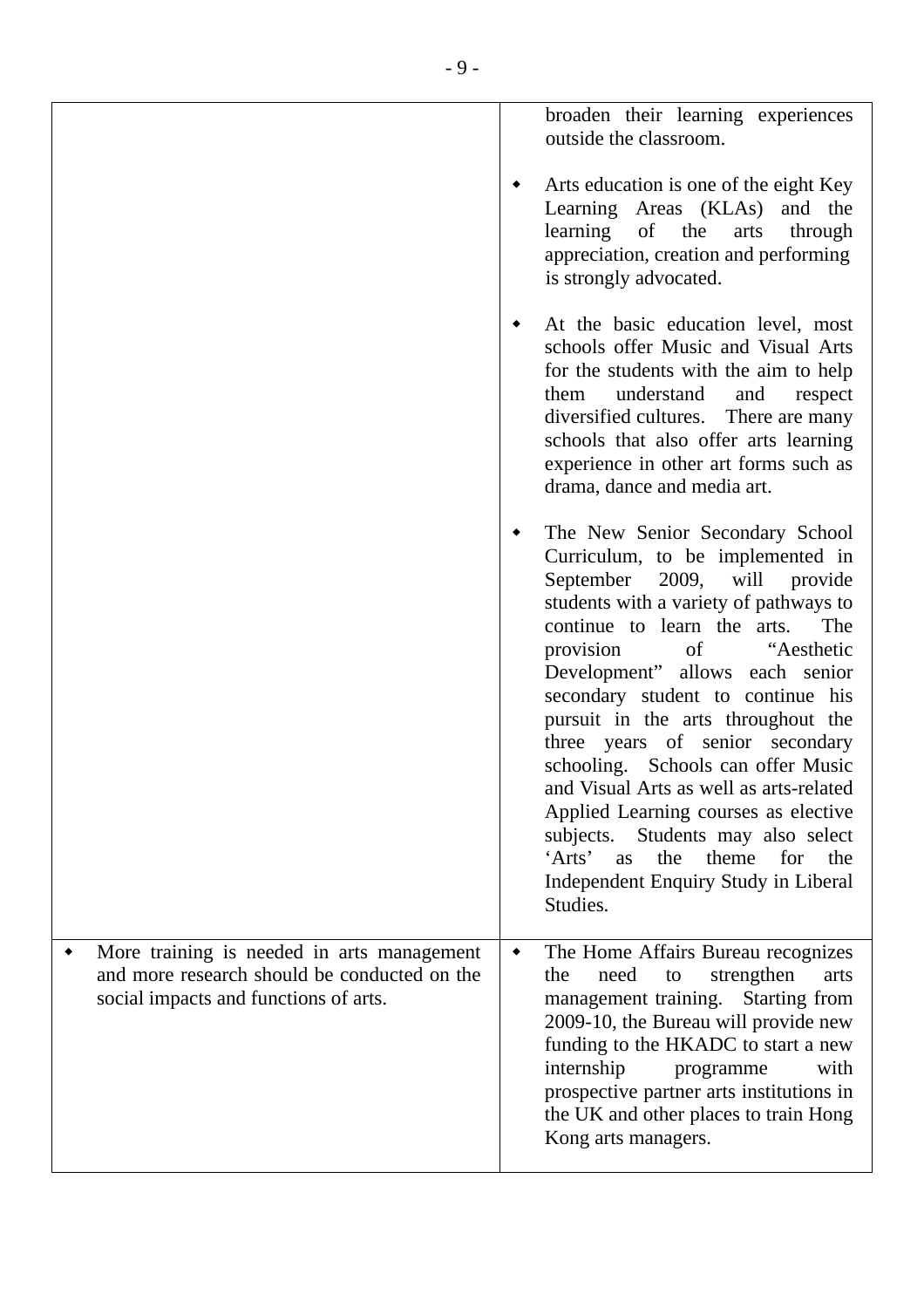|                                                                                                                                                | ٠               | The HKADC has always conducted<br>researches that respond to the needs<br>of the arts community. In future, it<br>consider<br>commissioning<br>will<br>that<br>researches<br>the<br>promote<br>importance of the arts on the specific<br>aspects such as social impact etc.                                                                                                                                                                                                                                                                                                                                                                                                                                                                                                                                                                                                                 |
|------------------------------------------------------------------------------------------------------------------------------------------------|-----------------|---------------------------------------------------------------------------------------------------------------------------------------------------------------------------------------------------------------------------------------------------------------------------------------------------------------------------------------------------------------------------------------------------------------------------------------------------------------------------------------------------------------------------------------------------------------------------------------------------------------------------------------------------------------------------------------------------------------------------------------------------------------------------------------------------------------------------------------------------------------------------------------------|
| Arts education should be strengthened at<br>schools to enable students/youths to have a<br>more in-depth understanding of arts and<br>culture. | $\blacklozenge$ | Arts education at schools is being<br>strengthened<br>under<br>the<br>above-mentioned programmes<br>and<br>curriculum changes overseen by the<br>LCSD<br>has also<br>EDB.<br>been<br>strengthening its efforts in<br>arts<br>education through the School Culture<br>Day and the School Arts Animateur<br>In January 2009, the<br>Scheme.<br>Home Affairs, EDB and LCSD<br>jointly organized the Arts Mart, an<br>exhibition where schools and parents<br>met with arts practitioners for a more<br>in-depth understanding of their arts<br>education projects and activities for<br>primary and secondary students.                                                                                                                                                                                                                                                                        |
| There is a need to enhance the training of<br>young artists in Cantonese Opera and<br>encourage creative works in Chinese music.               | ٠               | LCSD has provided young Cantonese<br>artists<br>with performance<br>opera<br>opportunities<br>through<br>various<br>schemes.<br>platforms<br>For<br>and<br>instance, LCSD supports the finale<br>and internship performances<br>by<br>participants of the "Certificate in the<br>Training of Cantonese Opera" project<br>organized by the Cantonese Opera<br>Academy of Hong Kong Ltd. Also,<br>a Cantonese opera animateur project<br>will be launched under the School<br>Arts Animateur in the 2009-10 school<br>year. LCSD also organizes thematic<br>Chinese music series from time to<br>time. In 2009-10, a series on the<br>theme of Guangdong music is being<br>planned.<br>Cantonese<br>2008, the<br>Opera<br>$\ln$<br>Development Fund under the purview<br>of the Home Affairs Bureau offered a<br>three-year grant of \$3 million in<br>support of the setting up of the "Hong |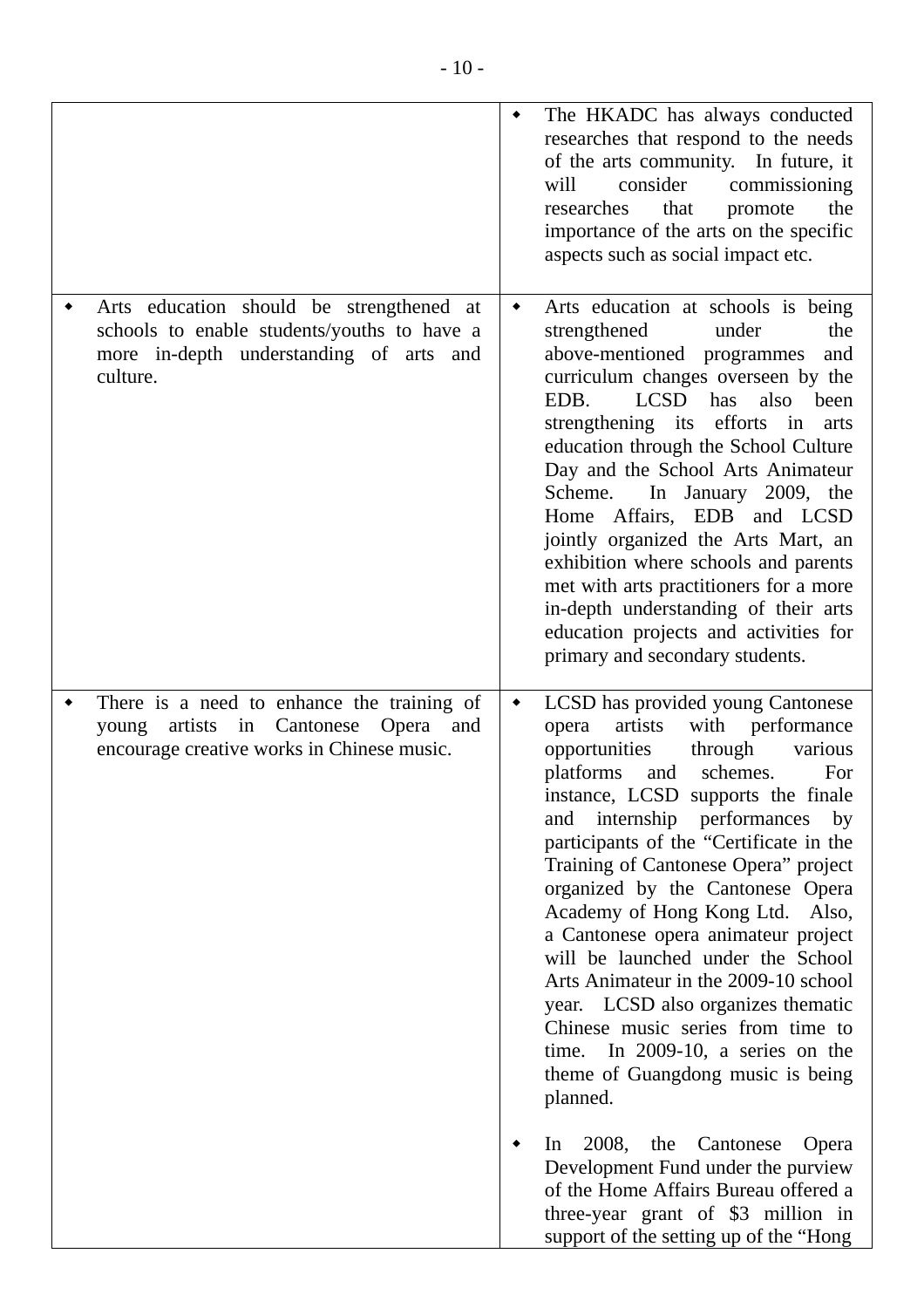|    |                                                                                                                                                                                                                                                                                                                  |                 | Kong Young Talent Cantonese Opera<br>Troupe".                                                                                                                                                                                                                                                                                                                                                                                                                                                                |
|----|------------------------------------------------------------------------------------------------------------------------------------------------------------------------------------------------------------------------------------------------------------------------------------------------------------------|-----------------|--------------------------------------------------------------------------------------------------------------------------------------------------------------------------------------------------------------------------------------------------------------------------------------------------------------------------------------------------------------------------------------------------------------------------------------------------------------------------------------------------------------|
|    | More efforts should be made to encourage<br>cultural exchange and promote local arts<br>groups to the Mainland and overseas countries,<br>e.g. by arranging overseas performances for<br>local Cantonese opera troupes.                                                                                          | ٠               | The Home Affairs Bureau supports<br>local artists and arts on outbound<br>cultural exchange through a dedicated<br>outbound cultural exchange fund, the<br>Arts Development Fund.                                                                                                                                                                                                                                                                                                                            |
|    | Apart from medal winning, sports should be<br>promoted as activities for enhancing the<br>physical well-being of individuals in the<br>community.                                                                                                                                                                | ٠               | We promote wider participation in<br>sports by people of all age groups as<br>one of our strategic directions in<br>sports development policy.                                                                                                                                                                                                                                                                                                                                                               |
|    | More encouragement and recognition should<br>be given to potential young athletes.                                                                                                                                                                                                                               | $\blacklozenge$ | To facilitate early identification of<br>young potential athletes, we launched<br>the School Sports Programme (SSP)<br>in 2001. Currently, there are around<br>1,000 primary and secondary schools<br>joining in the programme.                                                                                                                                                                                                                                                                              |
| 5. | <b>Hong Kong Arts Development Council (HKADC)</b>                                                                                                                                                                                                                                                                |                 |                                                                                                                                                                                                                                                                                                                                                                                                                                                                                                              |
|    | The annual budget for HKADC should be<br>increased substantially to strengthen its role in<br>the development of arts in Hong Kong.<br>HKADC should facilitate representatives from<br>a wider spectrum of the arts sector to<br>participate in its Council and various<br>advisory/consultation groups.         | ٠               | We take note of deputations' views to<br>increase funding for the HKADC<br>substantially.<br>shall<br>We<br>seek<br>enhanced funding support for the<br>HKADC in accordance with the<br>established<br>allocation<br>resource<br>mechanism where appropriate. The<br>HKADC has<br>always<br>strived to<br>accommodate a wide representation<br>of views at the Council. Currently,<br>the HKADC has 27 council members,<br>74 advisers and 445 examiners who<br>are active members of the arts<br>community. |
|    | HKADC should include the promotion of arts<br>education as one of its long-term objectives to<br>tie in with the changes in secondary school<br>education system. HKADC should also<br>consider reviving the three-year subvention<br>scheme for different arts groups, in particular<br>the visual arts groups. | ٠               | Arts education is one of the five work<br>priorities of HKADC. This year,<br>HKADC will support two projects<br>that relate to arts education.<br>The<br>first is a survey on schools that have<br>chosen 'Arts' as an elective subject<br>under the New Senior Secondary<br>School curriculum. The second is a<br>project to publish a handbook to set<br>out a framework of quality indicators<br>and measures to facilitate positive                                                                      |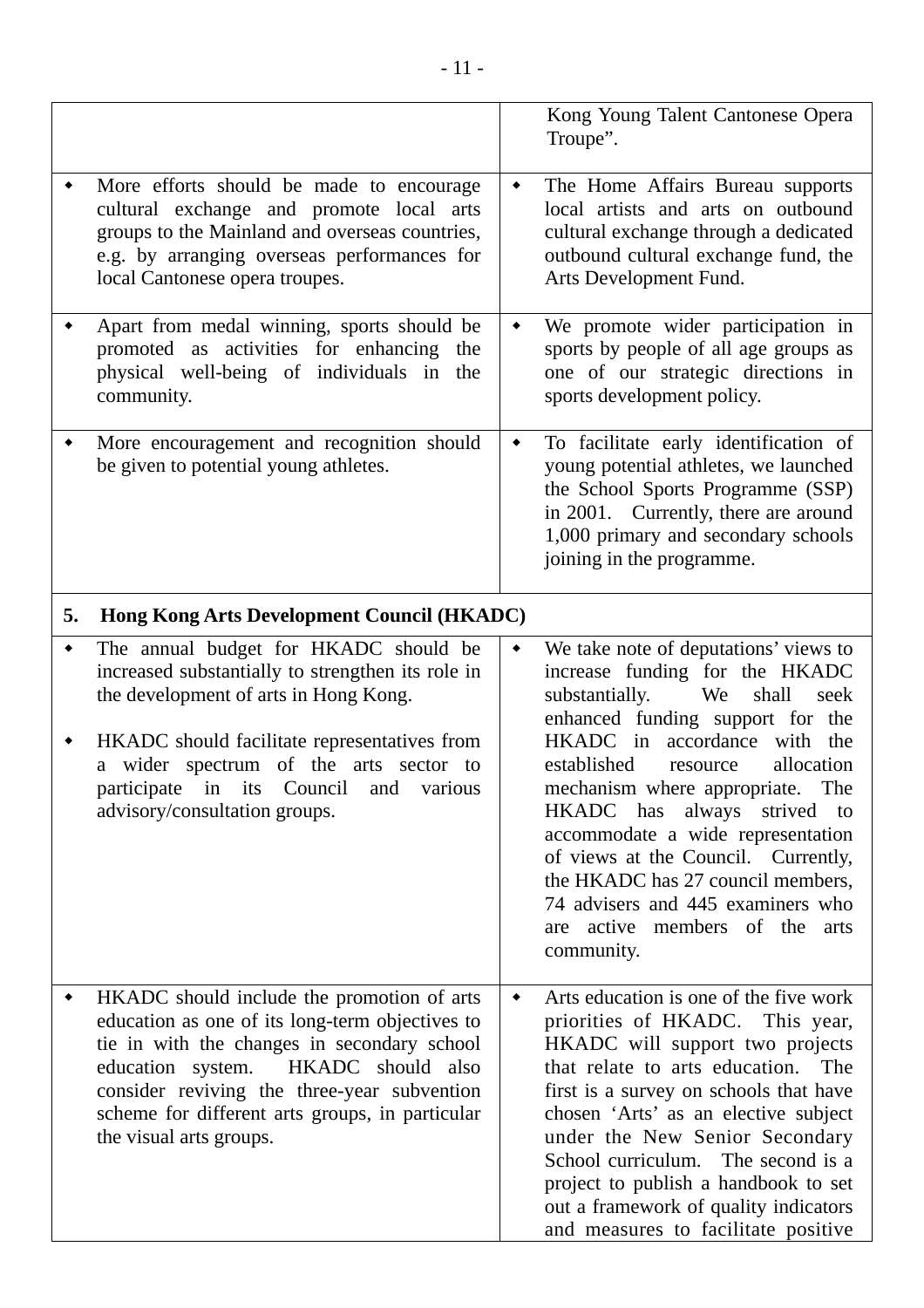|    |                                                                                                                                                                    | partnership<br>artists<br>between<br>and<br>schools.                                                                                                                                                                                                                                                                                                                                                                                                                                                                                                                                   |
|----|--------------------------------------------------------------------------------------------------------------------------------------------------------------------|----------------------------------------------------------------------------------------------------------------------------------------------------------------------------------------------------------------------------------------------------------------------------------------------------------------------------------------------------------------------------------------------------------------------------------------------------------------------------------------------------------------------------------------------------------------------------------------|
|    |                                                                                                                                                                    | In 2009-10, HKADC is planning to<br>٠<br>enhance its support for those one-year<br>grantees who have demonstrated<br>outstanding performance through the<br>offer of a two-year grant.                                                                                                                                                                                                                                                                                                                                                                                                 |
| 6. | <b>WKCD Project</b>                                                                                                                                                |                                                                                                                                                                                                                                                                                                                                                                                                                                                                                                                                                                                        |
|    | More public space for creative expression of<br>visual artists should be provided in WKCD.                                                                         | The CC recommends the provision of<br>$\blacklozenge$<br>piazza areas of at least 30,000 sq m in<br>the WKCD. The piazza areas will<br>serve different purposes including the<br>display of visual arts. The WKCD<br>Authority will take into account this<br>recommendation when preparing the<br>Development Plan for the WKCD.                                                                                                                                                                                                                                                      |
|    | The overall government provision for arts and<br>culture should be enhanced to materialize the<br>vision of the WKCD project.                                      | We take note of deputations' views.<br>٠<br>We shall work closely with the<br>WKCD Authority in this respect.                                                                                                                                                                                                                                                                                                                                                                                                                                                                          |
| ٠  | The construction of the WKCD project and the<br>Xiqu Activity Centre should be expedited to<br>provide more performance venues for the arts<br>sector.             | <b>WKCD</b><br>The<br>Authority<br>$\blacklozenge$<br>is<br>now<br>preparing the Development Plan for<br>WKCD.<br>The<br>the<br>preparation<br>process of the Development Plan will<br>divided into 3<br>stages<br>with<br>be<br>comprehensive public engagement<br>exercise at each stage.<br>While the<br>WKCD Authority will provide ample<br>opportunity for public engagement, it<br>will strive to complete the preparation<br>process of the Development Plan by<br>2010<br>that construction<br>SO <sub>2</sub><br>can<br>possible<br>commence<br>soon as<br>as<br>thereafter. |
| 7. | Arts and sports policies                                                                                                                                           |                                                                                                                                                                                                                                                                                                                                                                                                                                                                                                                                                                                        |
| ٠  | A culture bureau/council should be established<br>to devise a comprehensive and long-term<br>cultural policy and oversee the cultural<br>development in Hong Kong. | We take note of deputations' views in<br>٠<br>this respect.                                                                                                                                                                                                                                                                                                                                                                                                                                                                                                                            |
|    | More government subvention for arts and<br>sports is required in view of the difficulty in<br>securing commercial sponsorship in the midst                         | The Administration has kept up with<br>٠<br>our support for culture and the arts in<br>2009-10. The new term of the                                                                                                                                                                                                                                                                                                                                                                                                                                                                    |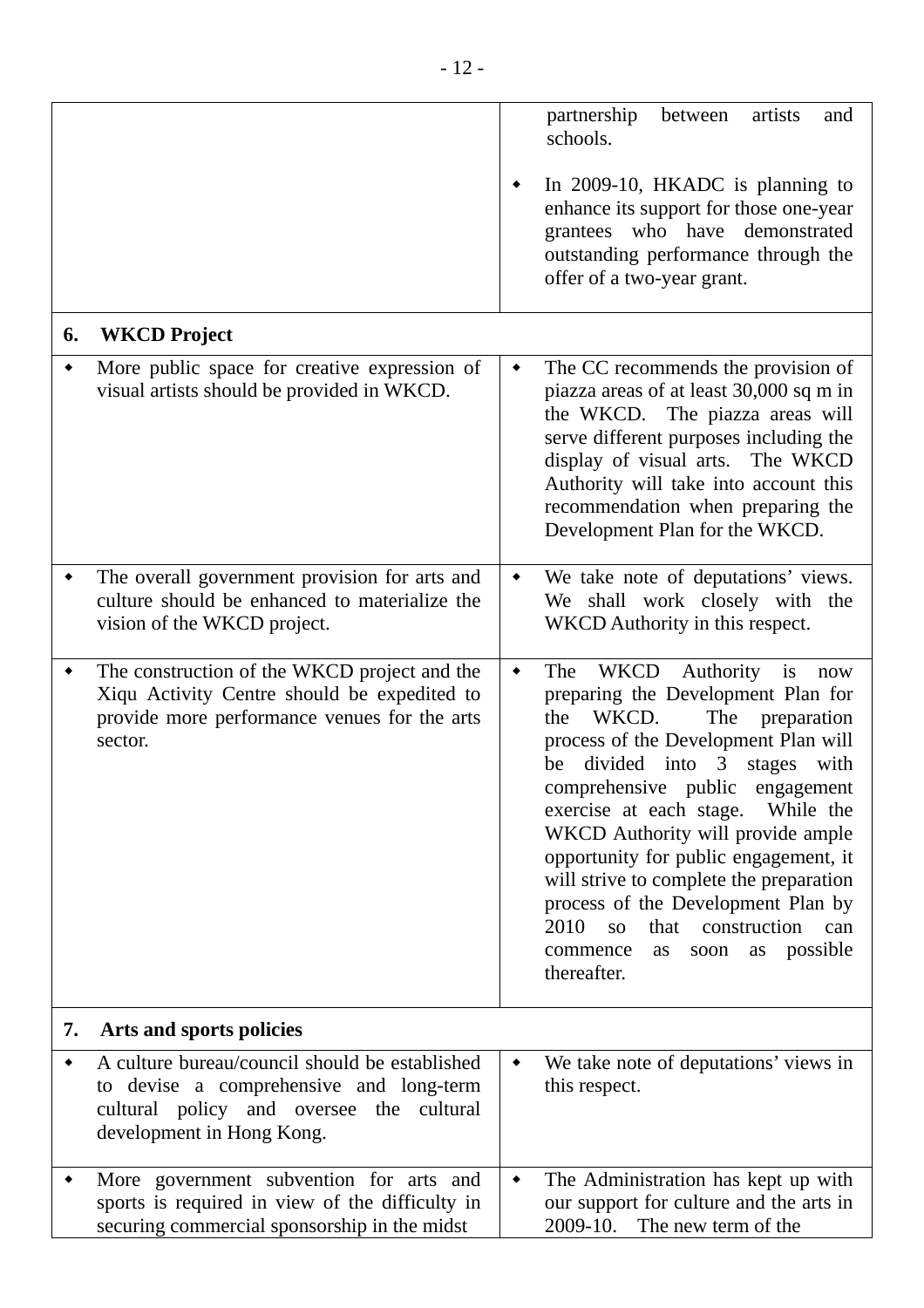| of the economic crisis.                                                                                                                                                                                                       | Committee on Performing Arts will<br>be setting up an ad hoc working<br>group to consider measures to help<br>small and medium-sized groups face<br>the challenge of the current economic<br>crisis.<br>Under the sports portion of the ASDF,<br>a sum of \$17.4 million has been<br>reserved for providing<br>matching<br>funds for events.<br>In order to encourage the business<br>sector to contribute to sport, we set<br>up a Core Sponsor Group in 2006.                                                   |
|-------------------------------------------------------------------------------------------------------------------------------------------------------------------------------------------------------------------------------|-------------------------------------------------------------------------------------------------------------------------------------------------------------------------------------------------------------------------------------------------------------------------------------------------------------------------------------------------------------------------------------------------------------------------------------------------------------------------------------------------------------------|
|                                                                                                                                                                                                                               | Currently, there are 47 member<br>corporations in the group.                                                                                                                                                                                                                                                                                                                                                                                                                                                      |
| Consideration may be given to setting up an<br>arts fund, with contribution deriving from 1 to<br>2 % of the construction cost of any new project<br>for arts development.                                                    | Deputations' views are noted.<br>We<br>have<br>made<br>reference<br>to<br>some<br>overseas examples on "Percent for<br>Art" scheme whereby a certain<br>of the budget<br>percentage<br>of<br>construction works is set aside for<br>acquiring or commissioning artwork<br>or organizing public art activities.<br>We understand that the effectiveness<br>of such schemes varies in different<br>places due to the different levels of<br>maturity of the community in culture<br>and the arts and other factors. |
| A long-term sports policy should be formulated<br>which focuses not only on nurturing elite<br>athletes for major games and international<br>events, but also on initiatives for promoting<br>sports to the entire community. | Our overall<br>strategy<br>for<br>sports<br>٠<br>includes<br>development<br>promoting<br>sport in the community, developing<br>elite athletes and making Hong Kong<br>a venue for major international sports<br>events. We will continue to design<br>initiatives in accordance with this<br>long-term policy.                                                                                                                                                                                                    |
| (B) Views of members                                                                                                                                                                                                          | <b>Administration's responses</b>                                                                                                                                                                                                                                                                                                                                                                                                                                                                                 |
| Motion to increase fund injection into ASDF<br>1.                                                                                                                                                                             |                                                                                                                                                                                                                                                                                                                                                                                                                                                                                                                   |
| Members support in principle the injection of<br>funds for the promotion of arts and sports.<br>They, however, consider that the proposed<br>funding is insufficient for the sustainable                                      | We take note of LegCo's views in this<br>٠<br>respect.<br>We have assessed the needs of the                                                                                                                                                                                                                                                                                                                                                                                                                       |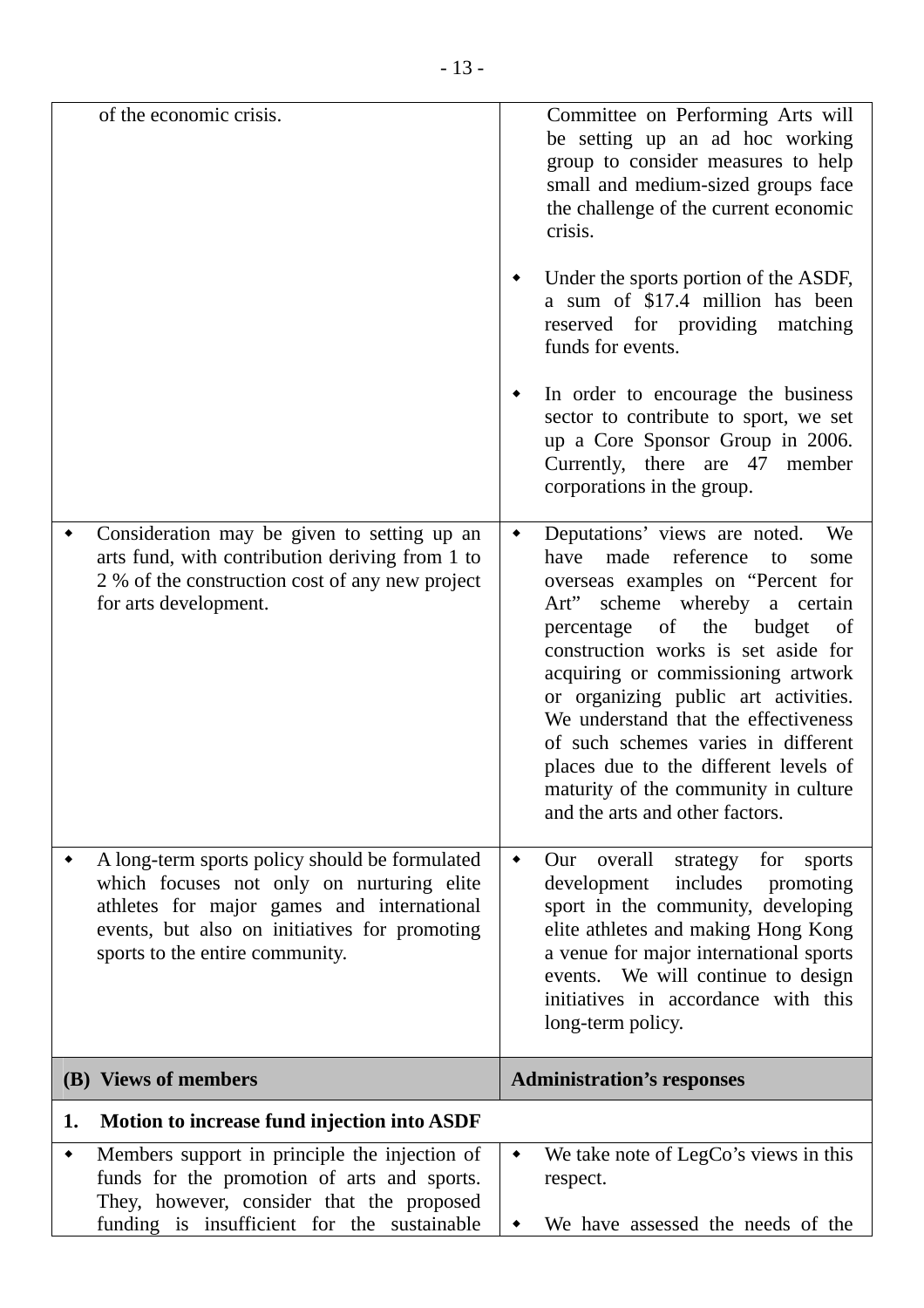|    | development of arts and sports, and request the<br>Administration to increase the amount of funds<br>to be injected into ASDF. The following<br>motion, moved by Hon KAM Nai-wai and<br>seconded by Hon CHEUNG Kwok-che, was<br>passed by the Panel-<br>Panel strongly requests<br>"That<br>this<br>the<br>Government to increase the amount to<br>be<br>injected into the Arts and Sport Development<br>Fund to \$200 million, and allocate the Fund in a<br>fair manner to enable greater participation by<br>the public in arts and sports activities." |                 | arts and sports sector in the coming<br>three years and consider that the<br>proposed injection of \$60 million and<br>\$90 million into the arts and sports<br>portions of the ASDF respectively<br>should allow us to meet until<br>2011-2012 the expected resource<br>requirements of priority items that are<br>covered by the ambit of the fund.<br>However, we shall keep in view the<br>spending pattern and consider the<br>need to seek additional resources<br>where justified.                                                                                             |
|----|------------------------------------------------------------------------------------------------------------------------------------------------------------------------------------------------------------------------------------------------------------------------------------------------------------------------------------------------------------------------------------------------------------------------------------------------------------------------------------------------------------------------------------------------------------|-----------------|---------------------------------------------------------------------------------------------------------------------------------------------------------------------------------------------------------------------------------------------------------------------------------------------------------------------------------------------------------------------------------------------------------------------------------------------------------------------------------------------------------------------------------------------------------------------------------------|
| 2. | <b>Funding allocation</b>                                                                                                                                                                                                                                                                                                                                                                                                                                                                                                                                  |                 |                                                                                                                                                                                                                                                                                                                                                                                                                                                                                                                                                                                       |
|    | The Administration should attach the same<br>importance to arts and sports development in<br>the allocation of ASDF. The allocation of<br>funds between the arts portion and the sports<br>portion should be balanced.                                                                                                                                                                                                                                                                                                                                     | ٠               | We take note of LegCo's views in this<br>We shall bid for further<br>respect.<br>funding support for the arts in<br>accordance with the established<br>resource allocation mechanism as the<br>need arises.                                                                                                                                                                                                                                                                                                                                                                           |
|    | The Administration should increase funding to<br>ASDF for the sponsorship of non-main stream<br>arts groups and the development of different<br>forms of arts such as carving arts and literary<br>arts, which are currently not adequately funded<br>by the ASDF.                                                                                                                                                                                                                                                                                         | $\blacklozenge$ | We take note of LegCo's views in this<br>We shall bid for further<br>respect.<br>funding support for the arts in<br>accordance with<br>the established<br>resource allocation mechanism as the<br>need arises.                                                                                                                                                                                                                                                                                                                                                                        |
|    | The Administration should review its funding<br>policy and mechanism with a view to<br>enhancing its support for the nurturing of<br>young budding artists and athletes, e.g. by<br>directing new resources to support these<br>groups and showing more concern for these<br>artists and athletes by providing them with<br>suitable venues and assisting them in<br>publicizing their work.                                                                                                                                                               |                 | The Home Affairs Bureau will be<br>finalizing<br>the<br>selection<br>and<br>appointment procedures<br>for<br>a<br>consultancy study to develop a new<br>funding mechanism for the major<br>performing arts groups and related<br>matters. The study will also make<br>recommendations on funding for the<br>non-major<br>and<br>groups<br>complementary measures to support<br>the non-subvented groups to ensure<br>availability of an effective<br>the<br>progression ladder for the non-majors<br>as well as a vibrant performing arts<br>scene.<br>As noted in the 2008-09 Policy |
|    |                                                                                                                                                                                                                                                                                                                                                                                                                                                                                                                                                            |                 | Agenda, we<br>shall facilitate the<br>establishment of a more extensive                                                                                                                                                                                                                                                                                                                                                                                                                                                                                                               |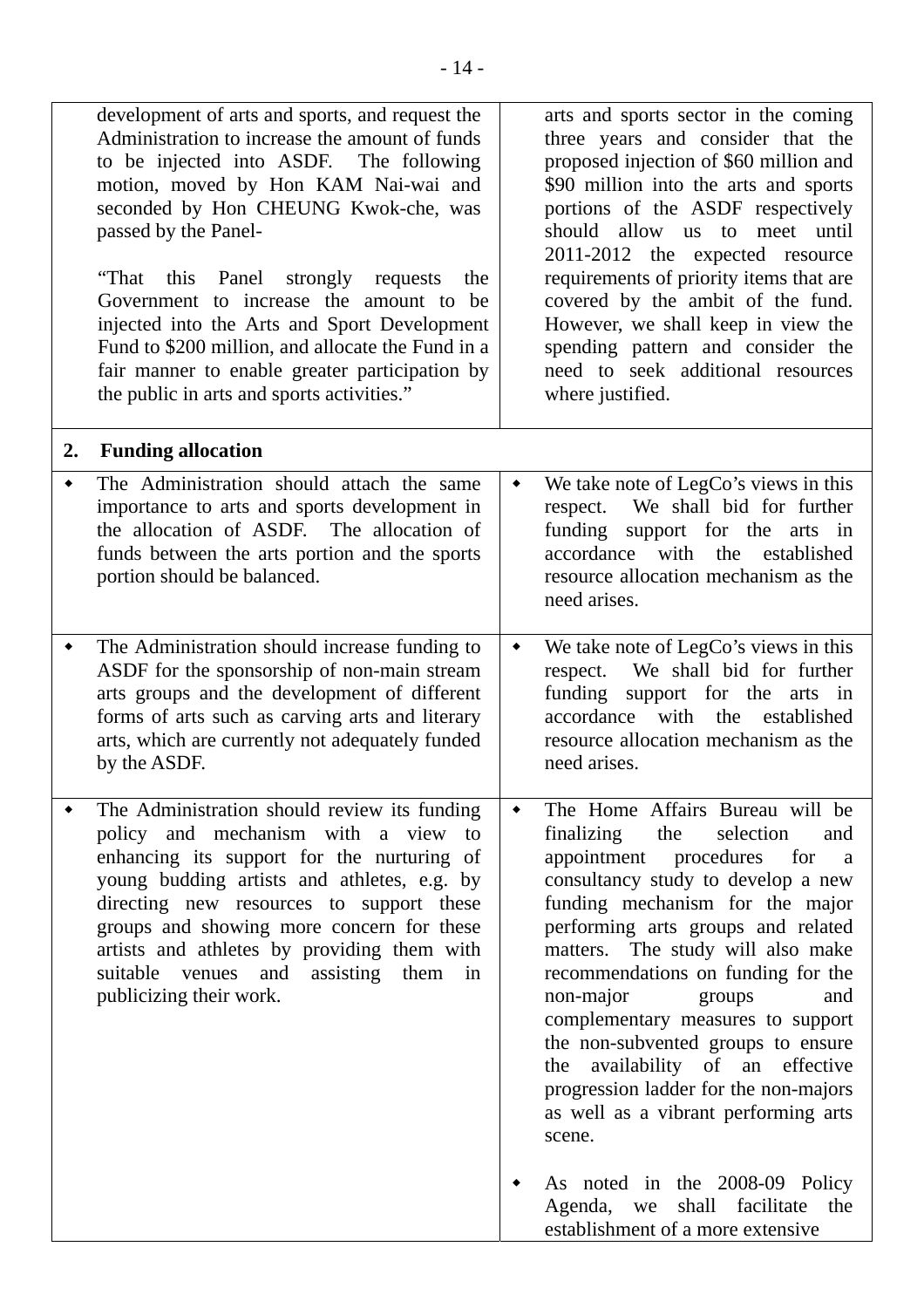|    | Funding support for local football teams is<br>gravely inadequate. Subvention should cover<br>not only the Hong Kong Team selected by the<br>Hong Kong Football Association, but also<br>other teams representing Hong Kong in various<br>tournaments and sports events.                                                                                                                                                                   | feeder<br>system<br>for<br>the<br>early<br>identification of young potential<br>To this end, we have<br>athletes.<br>initiated<br>discussion with relevant<br>NSA <sub>s</sub> .<br>Athletes' participation in major<br>$\blacklozenge$<br>international games is funded by<br>allocations from the ASDF (sports)<br>portion).<br>For other competitions in which the<br>٠<br>Hong Kong Football Association<br>(HKFA) wishes to field representative<br>HKFA can<br>the<br>seek<br>teams,<br>sponsorship from the private sector or<br>use its recurrent subvention from<br>LCSD.                                                                                                                                                                                                                                                                              |
|----|--------------------------------------------------------------------------------------------------------------------------------------------------------------------------------------------------------------------------------------------------------------------------------------------------------------------------------------------------------------------------------------------------------------------------------------------|-----------------------------------------------------------------------------------------------------------------------------------------------------------------------------------------------------------------------------------------------------------------------------------------------------------------------------------------------------------------------------------------------------------------------------------------------------------------------------------------------------------------------------------------------------------------------------------------------------------------------------------------------------------------------------------------------------------------------------------------------------------------------------------------------------------------------------------------------------------------|
| 3. | Measures to promote the development of arts                                                                                                                                                                                                                                                                                                                                                                                                |                                                                                                                                                                                                                                                                                                                                                                                                                                                                                                                                                                                                                                                                                                                                                                                                                                                                 |
| ٠  | To address the venue shortage problem, vacant<br>school buildings/sites may<br>be used by<br>performing<br>arts<br>groups<br>for<br>staging<br>performances, rehearsals or storage of their<br>stage sets. Consideration should be given to<br>allowing arts/culture groups to publicize their<br>works and activities in the "Arts Link (藝訊)",<br>an arts newsletter published by the Leisure and<br><b>Cultural Services Department.</b> | The Education<br><b>Bureau</b><br>has<br>$\blacklozenge$<br>an<br>established mechanism to<br>return<br>vacant school sites which are no<br>longer suitable for education use due<br>to their sizes, locations and physical<br>conditions to the relevant government<br>department, which in most cases, is<br>the Lands Department, for disposal.<br>The Home Affairs Bureau has taken<br>note of LegCo members' view in this<br>respect and will consider the matter<br>further as the sites returned are<br>mostly remote and may not be<br>suitable for use by the performing<br>arts groups as rehearsal or storage<br>space. "Arts Link (藝訊)" is a<br>publication of the Hong Kong Arts<br><b>LCSD</b><br>will<br>consider<br>Centre.<br>enriching the content of its regular<br>publications<br>feature<br>to<br>more<br>information on the arts groups. |
|    | Efforts should be made to garner public and<br>corporate support and sponsorship for the<br>development of arts and culture in Hong Kong.                                                                                                                                                                                                                                                                                                  | The HKADC, with the support of the<br>$\blacklozenge$<br>Home Affairs Bureau, has set up the<br>Hong Kong Arts Community Fund to<br>garner public and corporate support<br>for the arts.                                                                                                                                                                                                                                                                                                                                                                                                                                                                                                                                                                                                                                                                        |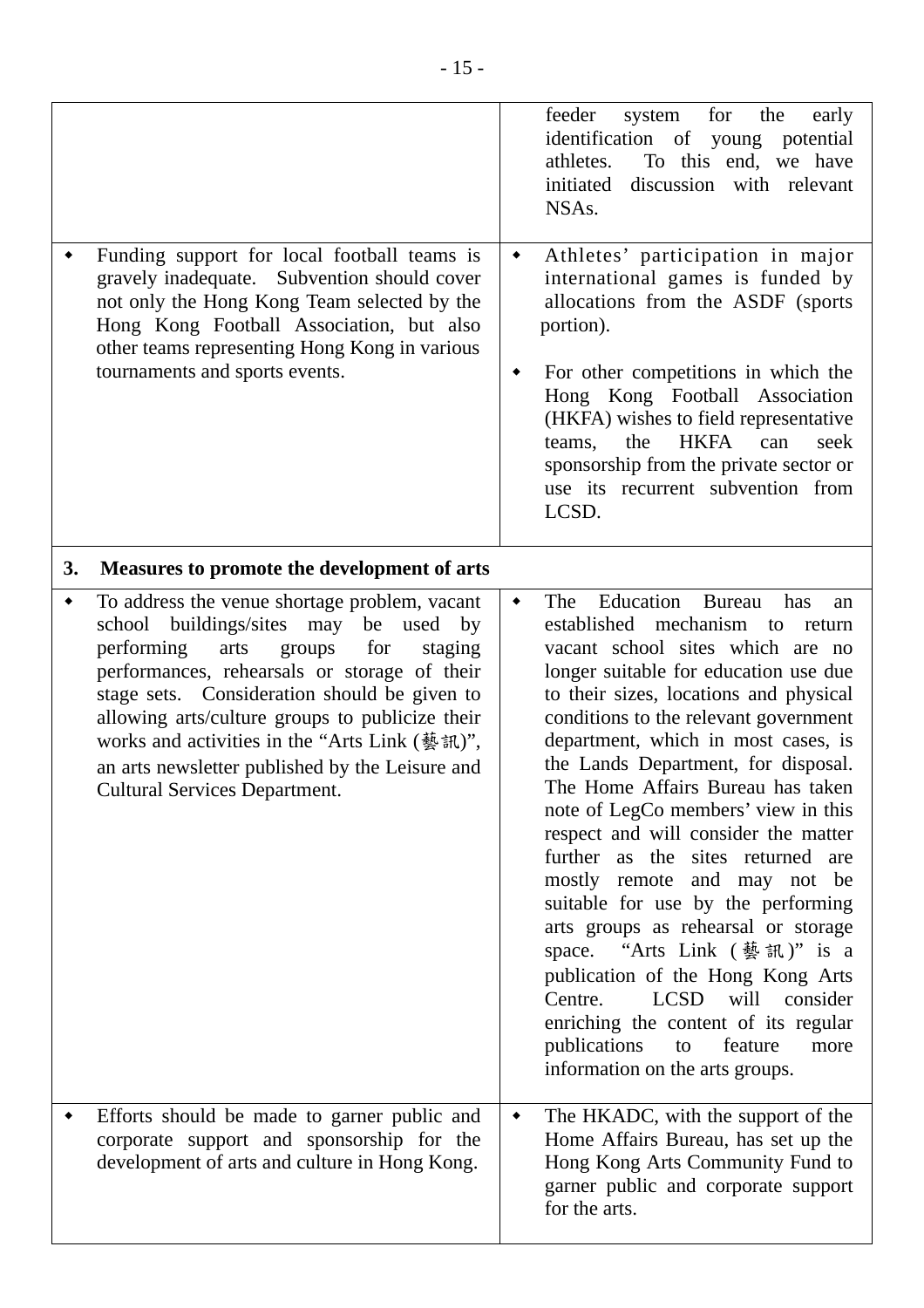|    | More resources should be dedicated to the<br>development of software and humanware for<br>arts and culture (e.g. by enhancing subventions<br>to arts groups/programmes and promotion of<br>arts education) to catch up with the hardware<br>development in WKCD. | ٠ | The Home Affairs Bureau will work<br>closely with the WKCD Authority in<br>the further development of cultural<br>software and humanware to tie in<br>with the hardware development at the<br>WKCD.                                                                                                         |
|----|------------------------------------------------------------------------------------------------------------------------------------------------------------------------------------------------------------------------------------------------------------------|---|-------------------------------------------------------------------------------------------------------------------------------------------------------------------------------------------------------------------------------------------------------------------------------------------------------------|
| 4. | Policy and other related issues                                                                                                                                                                                                                                  |   |                                                                                                                                                                                                                                                                                                             |
|    | The Administration should devise a long-term<br>policy for the sustainable development of arts<br>and sports in Hong Kong.                                                                                                                                       | ٠ | The Home Affairs Bureau will be<br>working closely with the WKCD<br>Authority on providing support for<br>the sustainable development of the<br>arts in Hong Kong.                                                                                                                                          |
|    |                                                                                                                                                                                                                                                                  | ٠ | Our established long-term strategy<br>for sports development is to promote<br>sport in the community, to help<br>develop elite athletes, and to make<br>Hong Kong a venue for major<br>international sports events.                                                                                         |
|    | It would be more meaningful to encourage<br>young people to take part in programmes for<br>the promotion of arts and sports in the midst of<br>the current financial crisis.                                                                                     | ٠ | As mentioned above, we have plans<br>to launch enhanced arts education<br>programmes both inside and outside<br>schools to nurture the interest of<br>young people in the arts and to<br>encourage them to take part in the<br>arts and cultural programmes.                                                |
|    |                                                                                                                                                                                                                                                                  |   | To facilitate early identification of<br>young potential athletes, we launched<br>the SSP in 2001. Currently, there<br>1,000<br>around<br>primary<br>and<br>are<br>secondary schools in the SSP.                                                                                                            |
|    |                                                                                                                                                                                                                                                                  |   | We work closely with the District<br>Councils and NSAs to introduce<br>sports programmes to suit the needs<br>of people of different age groups.                                                                                                                                                            |
|    | Arts/cultural and sports events in Hong Kong<br>should be re-packaged and publicized with a<br>view to attracting more tourists.                                                                                                                                 | ٠ | The Tourism Commission, the Home<br>Affairs Bureau, the LCSD, major<br>performing arts groups and the<br>tourism sector set up a joint working<br>group in October 2007 to devise a<br>scheme to enhance the promotion of<br>cultural tourism in Hong Kong.<br>The<br>working group has focused its efforts |